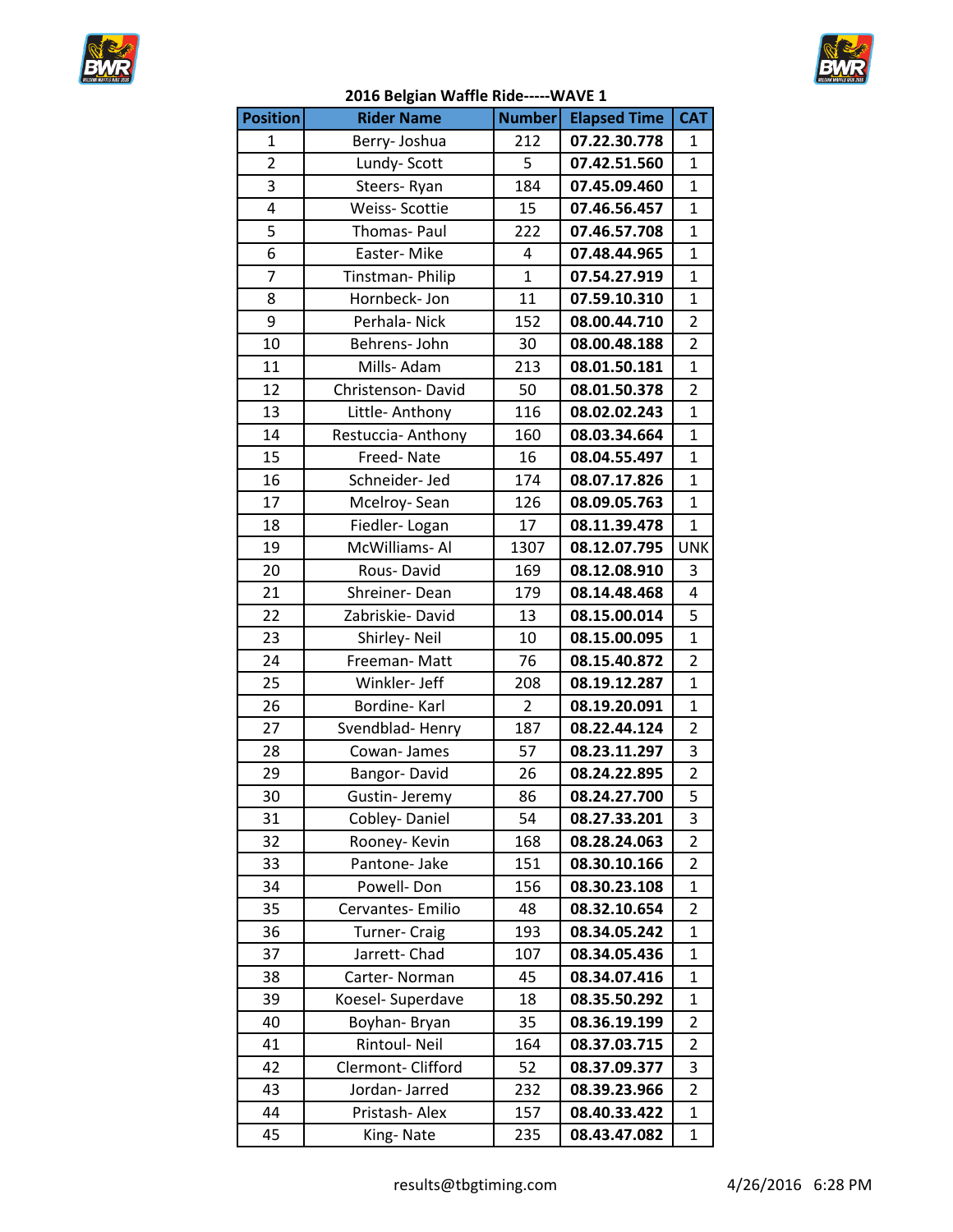



| <b>Position</b> | <b>Rider Name</b>   | <b>Number</b> | <b>Elapsed Time</b> | <b>CAT</b>     |
|-----------------|---------------------|---------------|---------------------|----------------|
| 46              | De Groot- Christian | 61            | 08.43.47.378        | 3              |
| 47              | Dahl-Ryan           | 9             | 08.43.48.020        | $\overline{2}$ |
| 48              | Evans-Scott         | 70            | 08.43.48.492        | $\overline{2}$ |
| 49              | Araya- Juan         | 118           | 08.43.49.813        | 3              |
| 50              | Cady-Ryan           | 43            | 08.43.49.832        | $\overline{2}$ |
| 51              | <b>Bierman-Eric</b> | 33            | 08.43.50.090        | $\overline{2}$ |
| 52              | Gilliam-Edgar       | 82            | 08.44.44.963        | $\overline{2}$ |
| 53              | Thorp-Zach          | 191           | 08.45.06.098        | $\overline{2}$ |
| 54              | Pacal- Adam         | 150           | 08.45.28.658        | $\overline{2}$ |
| 55              | Morris-Austin       | 137           | 08.45.51.516        | $\mathbf{1}$   |
| 56              | Driscoll-Steve      | 65            | 08.47.22.531        | $\overline{2}$ |
| 57              | Findley-Dan         | 75            | 08.48.27.214        | 3              |
| 58              | Arnold-Ryan         | 25            | 08.48.27.995        | $\overline{2}$ |
| 59              | Zinke-Brendon       | 211           | 08.48.28.656        | 3              |
| 60              | Whitthoff- Scott    | 205           | 08.50.33.533        | $\overline{2}$ |
| 61              | Sides-Mitchell      | 223           | 08.50.39.302        | $\mathbf{1}$   |
| 62              | Hensley- Adam       | 97            | 08.52.31.856        | 3              |
| 63              | Desair- Maarten     | 216           | 08.52.42.490        | $\mathbf{1}$   |
| 64              | Tzinberg- John      | 194           | 08.54.34.345        | $\mathbf{1}$   |
| 65              | Willard-Ted         | 206           | 08.55.07.117        | $\overline{2}$ |
| 66              | Vangassen-Shawn     | 195           | 09.00.22.480        | $\mathbf{1}$   |
| 67              | Frank-Robert        | 214           | 09.03.48.024        | $\mathbf{1}$   |
| 68              | Willart-Patrick     | 230           | 09.05.38.602        | 5              |
| 69              | Walsh-John          | 199           | 09.06.11.845        | $\mathbf{1}$   |
| 70              | Sebat-Jonathan      | 177           | 09.08.59.829        | 3              |
| 71              | Mcclure-Andrew      | 125           | 09.09.11.603        | 3              |
| 72              | Danly-Metal         | 59            | 09.10.11.103        | 5              |
| 73              | Marietti-David      | 122           | 09.12.32.950        | $\overline{2}$ |
| 74              | Mckonly-Chad        | 127           | 09.12.33.773        | 3              |
| 75              | Eysenbach-Derek     | 71            | 09.13.09.750        | $\overline{3}$ |
| 76              | Harger- Jay         | 91            | 09.13.09.773        | 5              |
| 77              | Saliamonas- John    | 170           | 09.15.49.887        | 3              |
| 78              | Hintze- Jonny       | 101           | 09.15.51.340        | 3              |
| 79              | Kaiser-Cody         | 12            | 09.15.55.677        | $\mathbf{1}$   |
| 80              | Featherman-Mark     | 73            | 09.15.56.381        | 3              |
| 81              | Harvey- Scot        | 93            | 09.17.25.856        | 3              |
| 82              | Haase-David         | 87            | 09.19.33.253        | 2              |
| 83              | Holmes- Chris       | 105           | 09.20.16.891        | 5              |
| 84              | Itoh-Robert         | 106           | 09.20.17.129        | 3              |
| 85              | Schroeder-Frank     | 175           | 09.20.18.452        | 2              |
| 86              | Mendigochea-Matias  | 132           | 09.22.32.363        | 2              |
| 87              | Harris- Bill        | 92            | 09.22.39.539        | 1              |
| 88              | Arena-Ben           | 23            | 09.24.21.229        | 3              |
| 89              | Spivey-Marc         | 182           | 09.26.06.305        | 3              |
| 90              | Corral-Daniel       | 55            | 09.28.06.719        | 3              |

## **2016 Belgian Waffle Ride-----WAVE 1**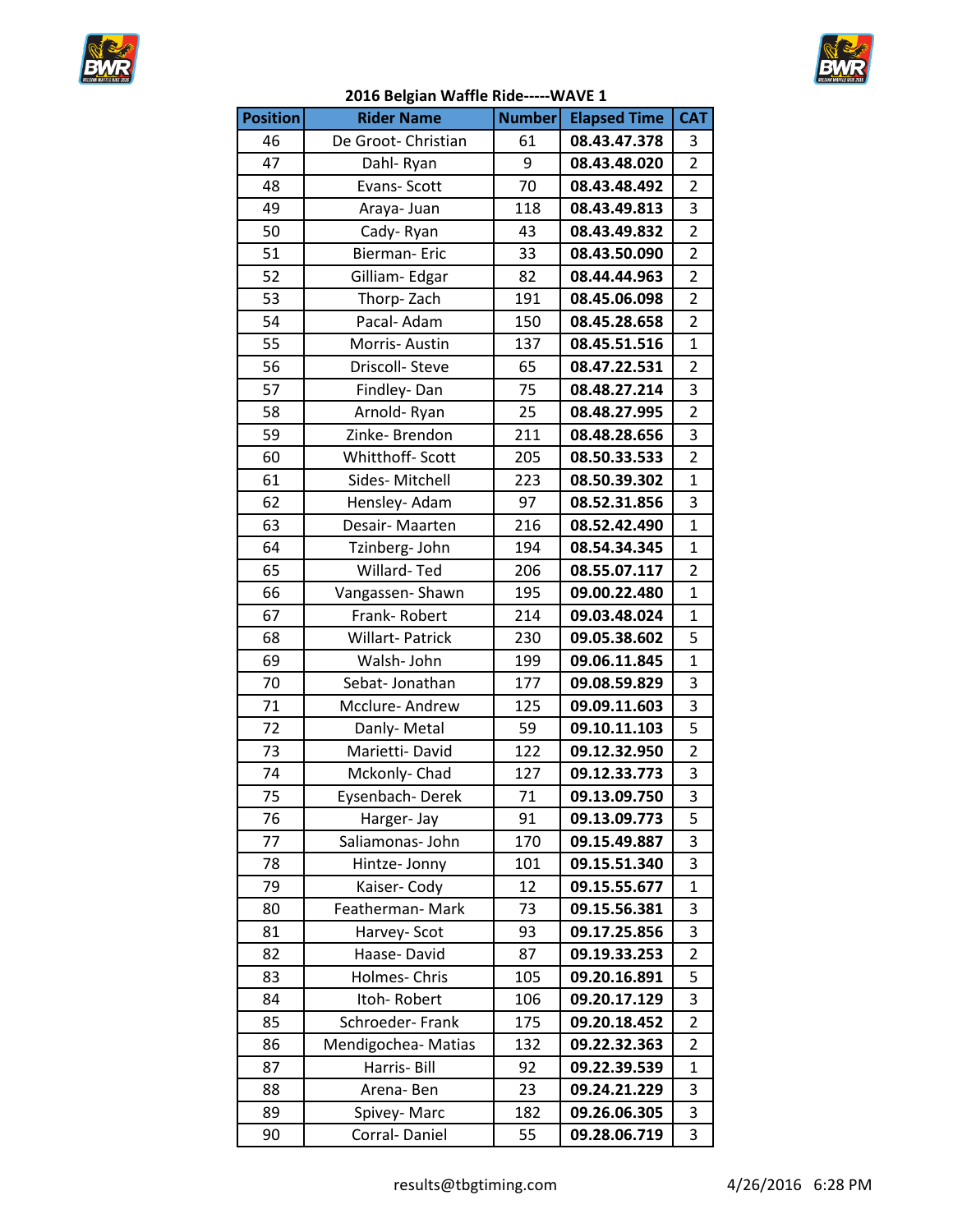



|  | 2016 Belgian Waffle Ride----- WAVE 1 |
|--|--------------------------------------|
|--|--------------------------------------|

|                 | בטבט טכוגומוו מממווכ ולומכ-- |               |                     |                |
|-----------------|------------------------------|---------------|---------------------|----------------|
| <b>Position</b> | <b>Rider Name</b>            | <b>Number</b> | <b>Elapsed Time</b> | <b>CAT</b>     |
| 91              | Robbins-James                | 165           | 09.28.17.456        | $\overline{2}$ |
| 92              | Kolbo- Josh                  | 111           | 09.32.13.163        | 3              |
| 93              | Breyer-Matt                  | 123           | 09.34.47.847        | $\overline{3}$ |
| 94              | Motamed-Mani                 | 138           | 09.36.36.909        | $\overline{3}$ |
| 95              | Pogni-Dean                   | 154           | 09.37.04.492        | $\overline{2}$ |
| 96              | Cobb-Jj                      | 53            | 09.37.06.224        | $\overline{2}$ |
| 97              | Tasch-Alex                   | 190           | 09.37.12.226        | $\overline{3}$ |
| 98              | Gemar-Jeff                   | 79            | 09.38.07.120        | 5              |
| 99              | Baynes- Geoff                | 28            | 09.40.25.819        | $\overline{2}$ |
| 100             | Mangum-Matt                  | 120           | 09.40.26.187        | $\overline{3}$ |
| 101             | Diedrich-Nick                | 62            | 09.40.58.928        | $\overline{3}$ |
| 102             | Picarelli-Richard            | 153           | 09.47.36.582        | $\overline{2}$ |
| 103             | <b>Burinda- Matthew</b>      | 215           | 09.47.51.033        | $\mathbf{1}$   |
| 104             | Ortiz-Roger                  | 148           | 09.50.35.701        | 3              |
| 105             | Novitch-Lawrence             | 143           | 09.50.40.570        | $\overline{3}$ |
| 106             | Fantone-Marco                | 72            | 09.51.54.288        | $\overline{2}$ |
| 107             | Hanna-Jacob                  | 90            | 09.51.56.002        | 3              |
| 108             | Pawliw-Ryan                  | 228           | 09.51.57.446        | <b>UNK</b>     |
| 109             | Casparian-Casper             | 46            | 09.52.34.119        | 3              |
| 110             | <b>Glines-Carlos</b>         | 83            | 09.57.01.019        | $\overline{3}$ |
| 111             | Miller- Craig                | 133           | 10.00.14.268        | $\overline{2}$ |
| 112             | Arellano- Freddie            | 220           | 10.00.14.447        | $\overline{3}$ |
| 113             | Benford- Jason               | 31            | 10.02.02.149        | $\overline{3}$ |
| 114             | Henley- Cedric               | 96            | 10.04.17.487        | 3              |
| 115             | Stewart- Willie              | 757           | 10.04.19.214        | $\overline{5}$ |
| 116             | White- Eric                  | 203           | 10.06.31.646        | $\overline{2}$ |
| 117             | Brown- Christopher           | 40            | 10.08.02.233        | $\overline{2}$ |
| 118             | Weixel- Steven               | 201           | 10.08.02.630        | $\overline{3}$ |
| 119             | Carlson-Bill                 | 44            | 10.11.16.648        | $\overline{3}$ |
| 120             | Eckles-Bailey                | 218           | 10.13.24.089        | 3              |
| 121             | Macias-Rawley                | 119           | 10.18.00.138        | 4              |
| 122             | Hall- Matthew                | 88            | 10.18.18.427        | 3              |
| 123             | Laird- Norm Brian Martin     | 114           | 10.18.19.286        | 3              |
| 124             | Holland-Scott                | 104           | 10.22.01.171        | 3              |
| 125             | Brightman-Andrew             | 37            | 10.22.01.424        | 4              |
| 126             | Manning-Scott                | 121           | 10.22.04.774        | 3              |
| 127             | Anhalt-Thomas                | 20            | 10.22.15.111        | 3              |
| 128             | Raymond-Ben                  | 159           | 10.23.40.417        | 3              |
| 129             | Millstein- Ethan             | 233           | 10.31.20.871        | 4              |
| 130             | Scales-Vincent               | 171           | 10.31.22.357        | 5              |
| 131             | Armstrong- Jim               | 24            | 10.35.06.672        | 3              |
| 132             | Posch-Ted                    | 155           | 10.36.06.534        | 3              |
| 133             | Ankeny-Don                   | 21            | 10.40.25.282        | 5              |
| 134             | Brander-Wayne                | 36            | 10.40.25.284        | 3              |
| 135             | Vega- Greg                   | 197           | 10.41.26.449        | 3              |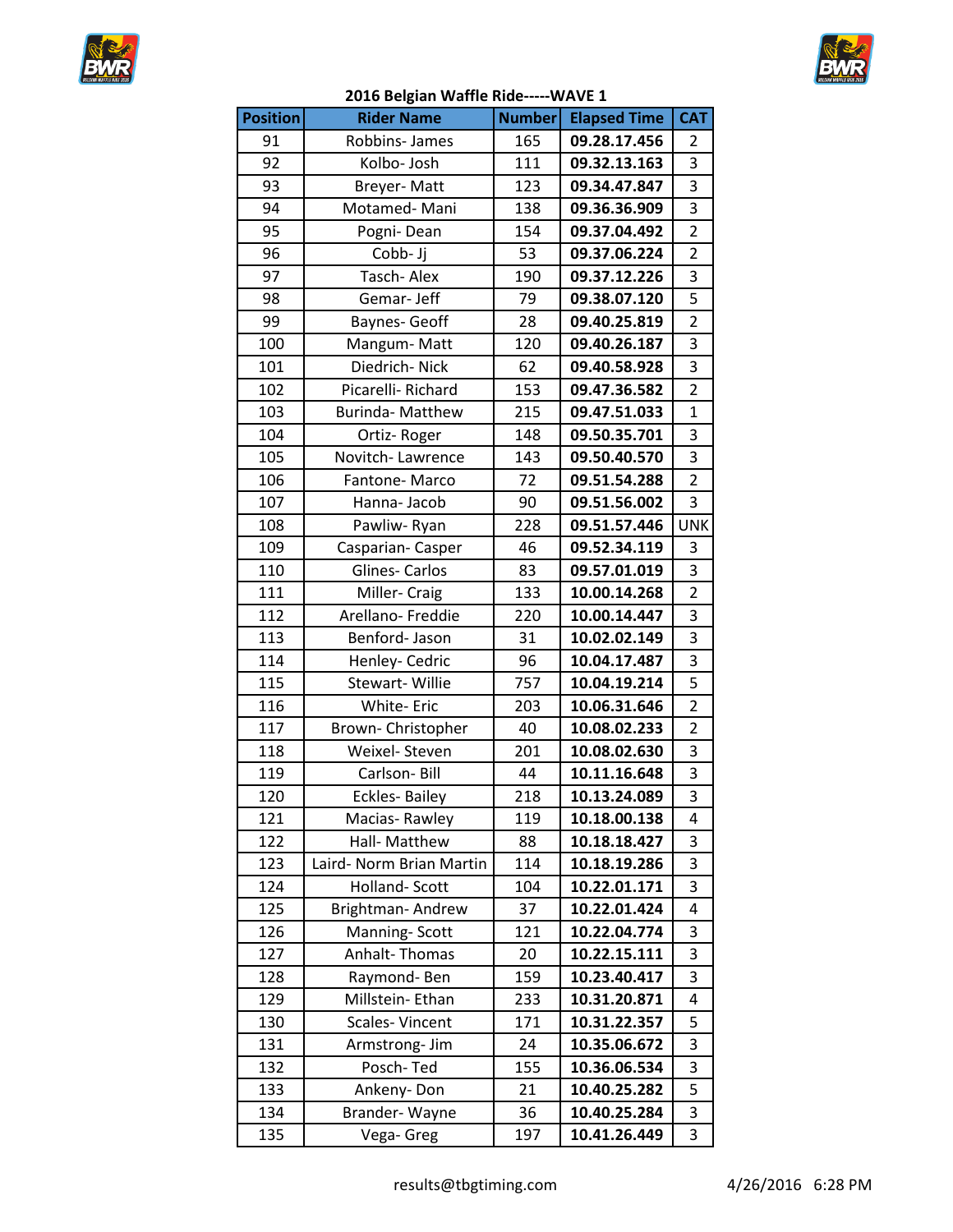



## **2016 Belgian Waffle Ride-----WAVE 1**

| <b>Position</b> | <b>Rider Name</b>       | <b>Number</b>  | <b>Elapsed Time</b> | <b>CAT</b>              |
|-----------------|-------------------------|----------------|---------------------|-------------------------|
| 136             | Shadle-Eric             | 178            | 10.46.25.284        | 3                       |
| 137             | Fulford-Jeff            | 77             | 10.46.25.418        | $\overline{3}$          |
| 138             | Geslani-Van             | 81             | 10.46.25.688        | 3                       |
| 139             | Monnier- Eddie          | 136            | 10.55.37.865        | $\overline{2}$          |
| 140             | Tanuwidjaja- Hartono    | 189            | 11.02.09.345        | 3                       |
| 141             | Broadhag-Kurt           | 217            | 11.06.20.311        | $\overline{2}$          |
| 142             | Owens- Bud              | 149            | 11.11.40.703        | $\overline{2}$          |
| 143             | Nelson-Eric             | 142            | 11.21.23.277        | $\mathbf{1}$            |
| 144             | Ziff-Lee                | 210            | 11.21.39.715        | 3                       |
| 145             | Lonergan- Christopher   | 117            | 11.22.43.287        | $\overline{2}$          |
| 146             | Whitehill-Daniel        | 204            | 11.24.49.716        | 3                       |
| 147             | Matthews-Wil            | 234            | 11.31.39.476        | 5                       |
| 148             | Grill- Nathan           | 85             | 11.37.01.030        | $\overline{2}$          |
| 149             | <b>Stanners- Graeme</b> | 226            | 11.42.31.585        | <b>UNK</b>              |
| 150             | Carr-Buddy              | 227            | 11.42.32.367        | <b>UNK</b>              |
| 151             | King-Michael            | 109            | 11.44.07.297        | 3                       |
| 152             | Swanson-Casey           | 188            | 12.02.14.185        | $\overline{\mathbf{5}}$ |
| 153             | Kattus-Tom              | 229            | 12.41.29.483        | 3                       |
| <b>DNF</b>      | Demarchi- Chris         | 3              | 02.11.02.702        | $\overline{1}$          |
| <b>DNF</b>      | Barger-Scott            | 27             | 07.15.54.130        | 3                       |
| <b>DNF</b>      | Bushner-Robert          | 42             | --.--               | 3                       |
| <b>DNF</b>      | Emanuelson-Troy         | 68             | 06.16.08.113        | $\overline{2}$          |
| <b>DNF</b>      | Garrigus- Brent         | 78             | 05.34.31.133        | $\overline{2}$          |
| <b>DNF</b>      | Hawkesworth- Matthew    | 94             | 07.05.50.856        | 3                       |
| <b>DNF</b>      | Heylen-Jan              | 98             | --.--               | 3                       |
| <b>DNF</b>      | Johnson-Scot            | 108            | --.--               | $\overline{2}$          |
| <b>DNF</b>      | Kruger-Kevin            | 112            | 09.07.35.458        | $\overline{2}$          |
| <b>DNF</b>      | Miller-Mark             | 134            | $-1 - 1 - 1 = 0$    | 4                       |
| <b>DNF</b>      | Minasian-Marc           | 135            | --.--               | 3                       |
| <b>DNF</b>      | Rilling-Roger           | 163            |                     | $\mathbf{1}$            |
| <b>DNF</b>      | Rondash-John            | 167            | --.--               | 2                       |
| <b>DNF</b>      | Schneider- Paul         | 173            | 07.51.53.466        | 5                       |
| <b>DNF</b>      | Siegel-Ryan             | 180            | --.--               | $\overline{2}$          |
| <b>DNF</b>      | Vo-Quoc                 | 198            | --.--               | 4                       |
| <b>DNF</b>      | Masters-Heith           | 221            | 09.08.01.666        | 3                       |
| <b>DNF</b>      | Kwan-Bryan              | 224            | 05.12.08.860        | <b>UNK</b>              |
| <b>DNF</b>      | Sosnowski-Zack          | 225            | 05.12.07.861        | 3                       |
| <b>DNF</b>      | Leon-Andrew             | 231            | $-1 - 1 - 1 = 0$    | 4                       |
| <b>DNS</b>      | Hock-Keith              | 102            | --.--               | 1                       |
| <b>DNS</b>      | Scully-Joe              | 176            | --.--               | 5                       |
| <b>DNS</b>      | Chrisman-Robbie         | 49             | --.--               | $\mathbf 1$             |
| <b>DNS</b>      | Smith-Michael           | $\overline{7}$ | −.−−                | $\mathbf{1}$            |
| <b>DNS</b>      | Mccluney-Mike           | 124            |                     | 3                       |
| <b>DNS</b>      | Dawson-Mark             | 60             | --.--               | 3                       |
| <b>DNS</b>      | Tinney-Randall          | 192            | --.--               | $\overline{2}$          |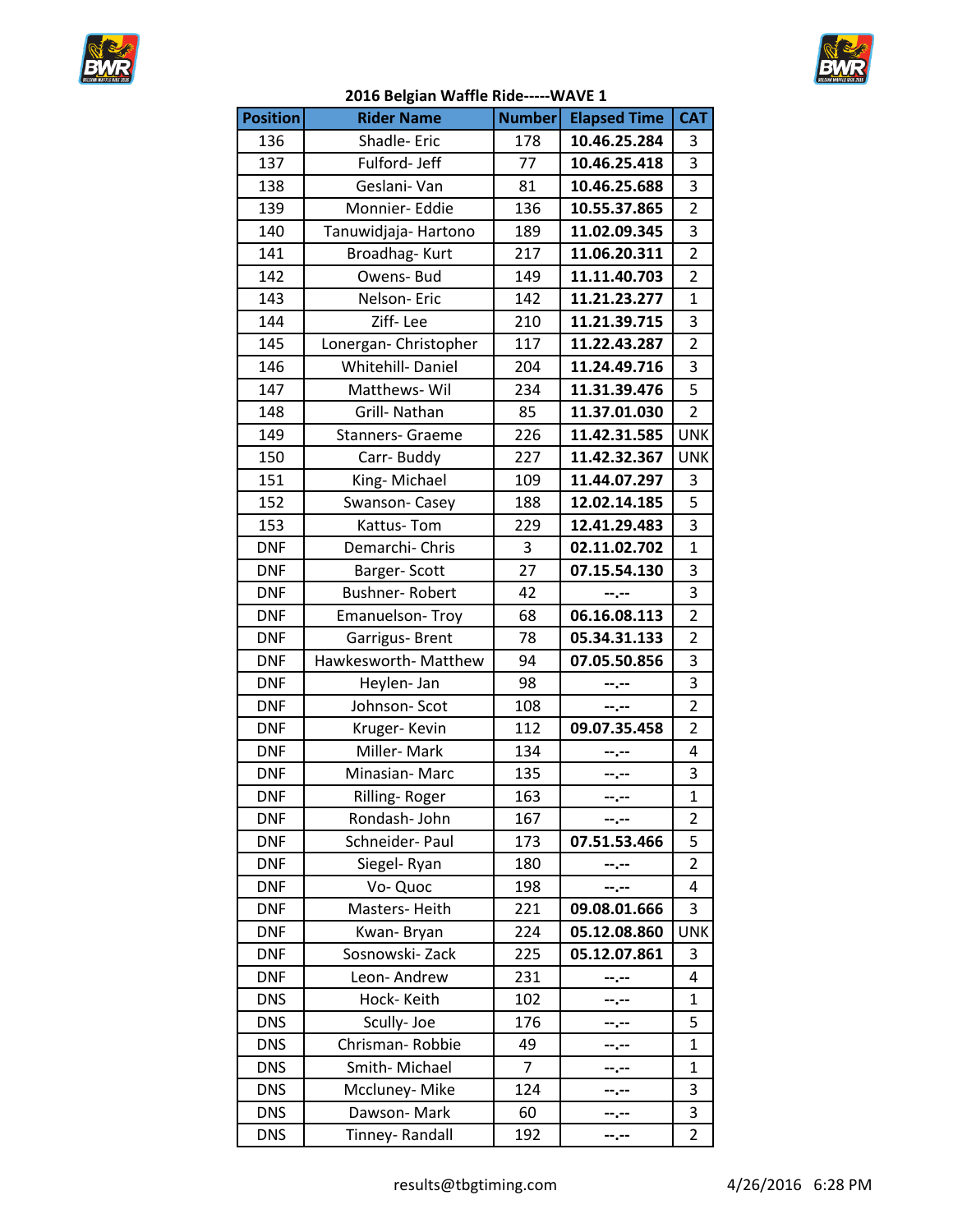



| <b>Position</b> | o.<br><b>Rider Name</b> | <b>Number</b> | <b>Elapsed Time</b> | <b>CAT</b>     |
|-----------------|-------------------------|---------------|---------------------|----------------|
| <b>DNS</b>      | Steel- Nick             | 183           |                     | 3              |
| <b>DNS</b>      | Meeker-Richard          | 131           | --.--<br>--.--      | $\mathbf{1}$   |
| <b>DNS</b>      | Ehm-Charles             | 67            |                     | 3              |
| <b>DNS</b>      | Goldman-Joshua          | 84            |                     | 4              |
| <b>DNS</b>      |                         | 140           | --.--               | 2              |
| <b>DNS</b>      | Murray- Matthew         | 51            | --.--               | $\overline{2}$ |
| <b>DNS</b>      | Cleaver-Brett           | 115           | --.--               | $\overline{2}$ |
| <b>DNS</b>      | Ley-Ryan                | 110           | --.--               | $\overline{2}$ |
| <b>DNS</b>      | Kogut- Greg             | 66            | --.--               | 5              |
|                 | Egan-Billy              |               | --.--               |                |
| <b>DNS</b>      | Cruzqn-Dennis           | 58            | --.--               | 5              |
| <b>DNS</b>      | Swinfard-Derric         | 19            | --.--               | $\overline{2}$ |
| <b>DNS</b>      | Raymond-Scott           | 158           | --.--               | $\overline{2}$ |
| <b>DNS</b>      | Reveal-Robert           | 161           | --.--               | 2              |
| <b>DNS</b>      | Negrete-Michael         | 141           | --.--               | 3              |
| <b>DNS</b>      | Munson-Danny            | 139           | --.--               | 3              |
| <b>DNS</b>      | Smith-Brian             | 181           |                     | 3              |
| <b>DNS</b>      | <b>Brooks-Ted</b>       | 38            | --.--               | 3              |
| <b>DNS</b>      | Appelman-Marcel         | 22            | --.--               | $\overline{2}$ |
| <b>DNS</b>      | Hines-Michael           | 100           | --.--               | $\overline{2}$ |
| <b>DNS</b>      | Williams-Darren         | 207           | --.--               | 2              |
| <b>DNS</b>      | Beaumont- Jeff          | 29            | --.--               | 3              |
| <b>DNS</b>      | Mcmanus-Remi            | 128           |                     | 1              |
| <b>DNS</b>      | Webb- Craig             | 200           | --.--               | $\overline{2}$ |
| <b>DNS</b>      | Spence-Chris            | 6             | --.--               | $\mathbf{1}$   |
| <b>DNS</b>      | Brown-Mac               | 39            | --.--               | $\mathbf{1}$   |
| <b>DNS</b>      | Benson-Eric             | 32            | --.--               | 3              |
| <b>DNS</b>      | Gersting-Jason          | 80            | --.--               | 3              |
| <b>DNS</b>      | Hegeler- Roberto Kai    | 95            | --.--               | 3              |
| <b>DNS</b>      | Yeager-Michael          | 209           | --.--               | 3              |
| <b>DNS</b>      | Mcwhorter-Robert        | 129           | --.--               | $\overline{2}$ |
| <b>DNS</b>      | Rollins-Scott           | 166           | --.--               | 3              |
| <b>DNS</b>      | <b>White-Garrett</b>    | 202           | ┅.╌                 | 1              |
| <b>DNS</b>      | Struyk-Todd             | 186           |                     | 3              |
| <b>DNS</b>      | Kurland-Steven          | 113           |                     | 3              |
| <b>DNS</b>      | Burke-Barry             | 41            |                     | 3              |
| <b>DNS</b>      | <b>Summers- Garry</b>   | 219           | --.--               | 3              |
| <b>DNS</b>      | Schaffner-Nick          | 172           | ┅.╌                 | $\mathbf{1}$   |
| <b>DNS</b>      | Dosier- Curtiss         | 64            | ……                  | 3              |
| <b>DNS</b>      | Strong- Jeff            | 185           |                     | 3              |
| <b>DNS</b>      | Dootson- Erik           | 63            |                     | 3              |
| <b>DNS</b>      | Olsen-John              | 145           |                     | 3              |
| <b>DNS</b>      | Cassens- Philip         | 47            |                     | 5              |
| <b>DNS</b>      | Hampton-Patrick         | 89            |                     | 3              |
| <b>DNS</b>      | Noyes-Kirk              | 144           | --.--               | 5              |
| <b>DNS</b>      | Holden- Jason           | 103           | --.--               | $\overline{2}$ |